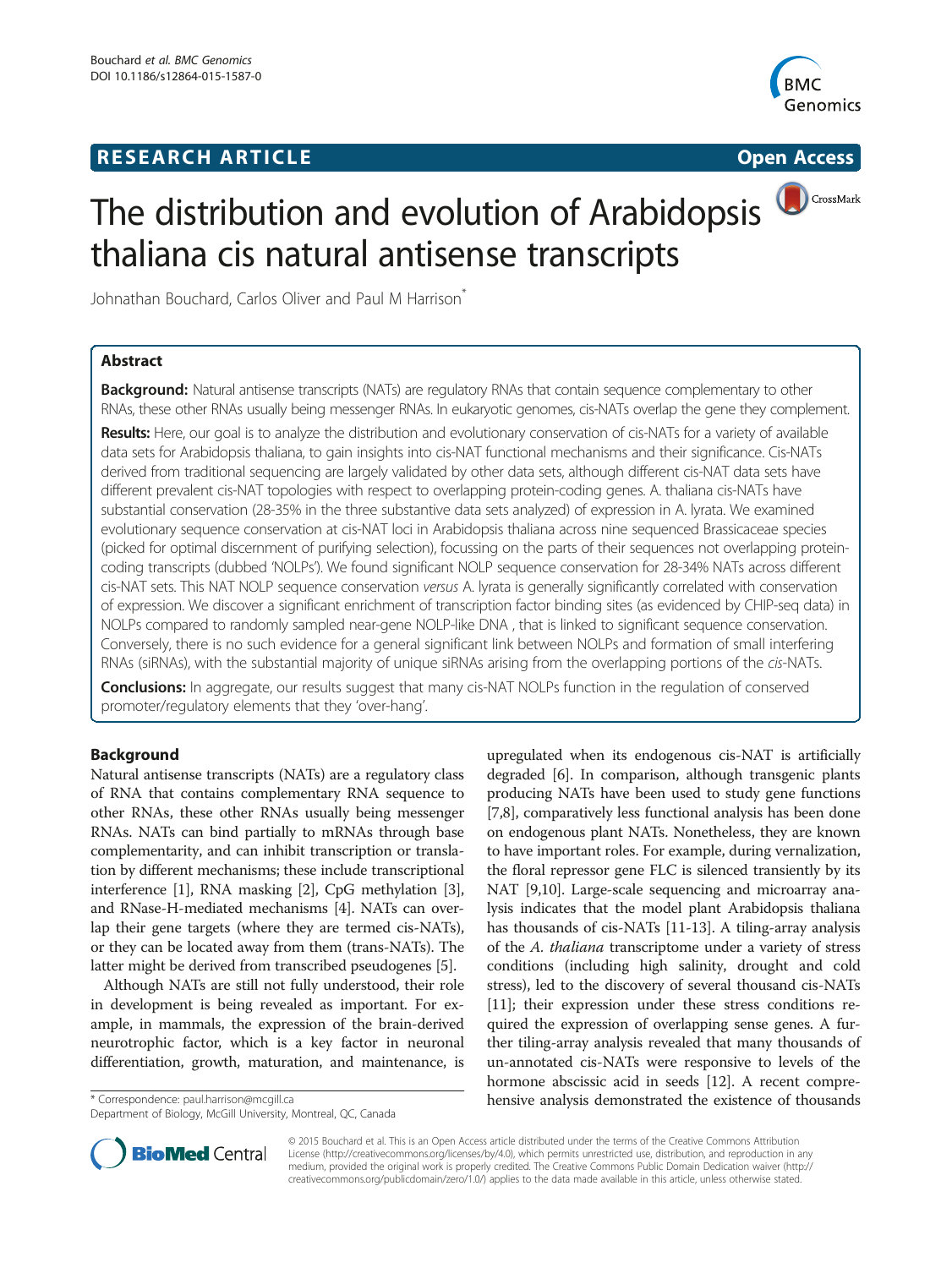<span id="page-1-0"></span>of cis-NATs in A. thaliana, using a variety of methods such as strand-specific RNASeq, quantitative RT-PCR and custom expression arrays [\[13\]](#page-8-0). Also, widespread occurrence of stress-responsive NATs, has been demonstrated in the rice Oryza sativa and other plants [[14-17](#page-8-0)]. Several lines of evidence suggested that trans-NATs in rice can be made from pseudogenes and make regulatory small interfering RNAs [\[14](#page-8-0)]. Strand-specific RNA sequencing indicated that of over 2000 detected cis-NATs, >500 of them were associated with specific stress response conditions, such as salt, drought and cold stress [\[15](#page-8-0)]. Analysis of several hundred cis-NAT pairs implicated in stress reponse in rice and A. thaliana, demonstrated distinct distribution patterns for cis-NAT-derived small interfering RNAs [\[16](#page-8-0)].

Here, our goal is to analyze the distribution and evolutionary behaviour of cis-NATs of protein-coding genes in A. thaliana, to gain insights into their functional mechanisms and the significance thereof. What are the specific evolutionary trends (both in terms of sequence conservation and expression conservation) for these sequences Brassicaceae genomes? Do the parts of cis-NATs that do not overlap genes function in interference with transcription factor binding sites, or do they make small interfering RNAs? We find that significant conservation of cis-NAT sequence is correlated with conservation of expression in A. lyrata, and is linked to enrichments/depletions of other features (CHIP-seq peaks, small interfering RNAs, RNA structures, etc.). We discuss the functional significance of these observations. In terms of distribution, we observe a wide diversity of topologies for cis-NATs relative to neighbour proteincoding genes, both for cases with and without conserved regions in the non-overlapping parts ('NOLPs'). However, cis-NAT data from different sources have differing prevalent topologies with respect to overlapping proteincoding genes, but, about half of the smaller set of curated cis-NAT annotations derived from conventional cDNA sequencing are validated by the other available data sets.

#### Methods

#### Data sets of transcribed sequences

Two-hundred and twenty-two cis-NATs were extracted from TAIR10 genome annotations [[18](#page-8-0)]. These have fulllength transcript evidence and lack ORFs. Conservation of transcription at cis-NAT loci in Arabidopsis lyrata was determined by genomic mapping of full-length transcripts against the A. lyrata genome, using BLAT [\[19](#page-8-0)]. The Okamoto2010 and Matsui2008 tiling-array-derived data sets are as described in refs. [[12](#page-8-0)] and [\[13\]](#page-8-0). The RNASeq and RepTAS data sets derived in ref. [[11\]](#page-8-0) were also analyzed. They are the 'Reproducibility-based Tiling-array Analysis Strategy' and RNASeq data sets derived as described therein. These data were downloaded

from the website [http://chualab.rockefeller.edu/cgi-bin/](http://chualab.rockefeller.edu/cgi-bin/gb2/gbrowse/arabidopsis/) [gb2/gbrowse/arabidopsis/](http://chualab.rockefeller.edu/cgi-bin/gb2/gbrowse/arabidopsis/) [[11\]](#page-8-0).

Using Seqmap [\[20](#page-8-0)], A. thaliana small interfering RNA (siRNA) data were mapped against transcripts of protein-coding genes, then secondly also against the transcripts of TAIR cis-NATs, or (as appropriate) against genomic regions corresponding to the transcribed sequences of the other four cis-NAT data sets. We analyzed siRNAs that map uniquely in a forward direction on these NATs, and also, to label trans-acting cases, we assessed whether they map in reverse direction on the other transcribed regions.

#### Genome alignments

To represent the diversity of the Brassicaceae, the genomes of 8 different species (Arabidopsis lyrata, Capsella rubella, Schrenkiella parvula, Leavenworthia alabamica, Sisymbirum irio, Brassica rapa, Aetheinema arabicum, and Eutrema salsugineum) were aligned against the TAIR9/10 A. thaliana genome assembly [\[21\]](#page-8-0). The relevant evolutionary tree is shown schematically in Additional file [1:](#page-7-0) Figure S1. The alignments were constructed as described in Haudry, et al. [[21\]](#page-8-0).

#### Sequence conservation

The portions of cis-NATs that do not overlap proteincoding genes (termed 'NOLPs') were analyzed for significant conservation. Some cis-NATs (60 in total) are fully overlapped by a complementary gene (Figure [1](#page-2-0), type 3) and were thus excluded from this. Sequence conservation was analyzed with phyloFit [[22\]](#page-8-0) and phyloP [\[23](#page-8-0)]. For PhyloFit, we used the neutral model ('neutral.mod') made by Haudry et al. [\[21](#page-8-0)], using the phylogenetic topology of nine Brassicaceae species [[24,25](#page-8-0)] (Additional file [1](#page-7-0): Figure S1), and the general reversible model of substitution that constrains substitution rates to maintain base frequencies over time. The phyloP program, using the original alignments and the neutral model from phyloFit, calculated conservation or acceleration P-values for the likelihood ratio test (LRT). Here, the likelihoods of observing the sequence under a neutral and non-neutral model are compared. A scale is calculated which is a coefficient that multiplies the neutral tree branches to get the nonneutral tree that produces the maximum likelihood. A scale =1 indicates neutrality because both trees overlap; a scale <1 or >1 indicates conservation or accelerated evolution, respectively. The variable D for the LRT is defined as:

 $D = -2ln[likelihood for null model/$  $likelihood for$  alternative model].

Under the likelihood ratio theory, if the null model is true, D is a random variable with a chi-squared distribution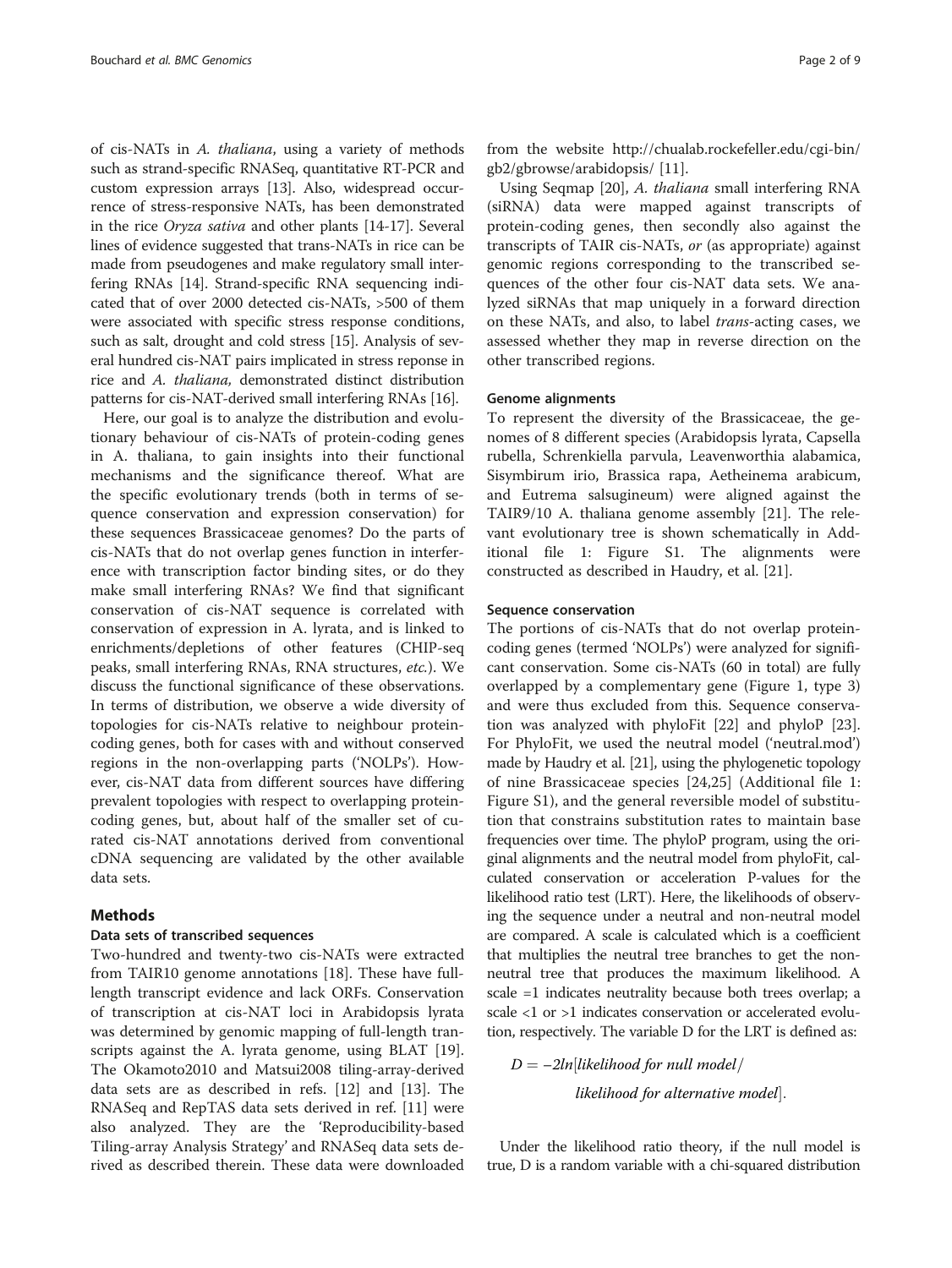<span id="page-2-0"></span>

(with a number of degrees of freedom given by the difference in number of parameters between the alternate and the null models). phyloP computes P-values, given D. Conserved cis-NATs have P-values <0.05 and scales <1. We applied the Holm-Bonferroni correction for multiple hypothesis testing for all tests for significant sequence conservation performed on the set of cis-NATs with genome alignments.

Since equivalent transcripts would occur in the different cis-NAT data sets we made a non-redundant list, to analyse the total population of cis-NATs. This nonredundant list (named 'NR') was compiled by sorting the total NOLP list (including TAIR cases) in decreasing order of sequence length, and then, for each case, progressively removing any overlapping NOLPs further down the list until no more can be removed.

#### RNA secondary structure prediction

RNA secondary structure was predicted using RNAz [[26\]](#page-8-0), for multiple sequence alignments of NOLP conserved sequences. P-value thresholds of 0.5 and 0.9 were employed as recommended by the program authors.

#### Random samples of near-gene NOLP-like genomic DNA

For certain calculations, we assessed whether trends observed are significant compared to randomly sampled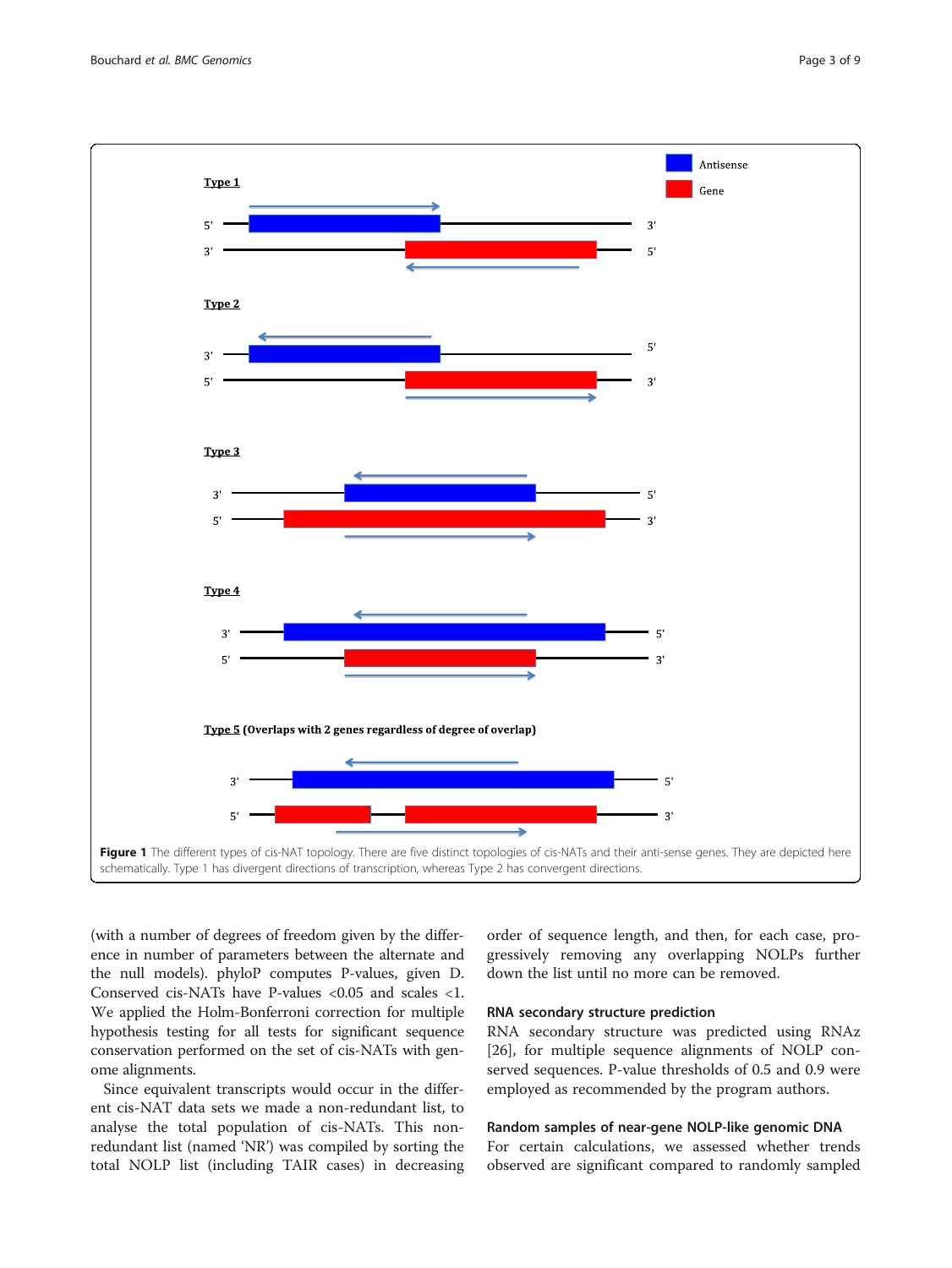<span id="page-3-0"></span>'NOLP-like' near-gene DNA. The observed data sets were compared for various properties (e.g., significant sequence conservation, RNA structures, etc.), to a distribution of 500 random samples of near-gene DNA, of the same distribution of sequence lengths and relative positioning with respect to neighbor genes, as in the original observed data set. Each randomly-sampled genomic DNA stretch is adjacent to a known gene and not overlapping any gene transcript.

#### Results & discussion

The cis-NATs can be classified into five types of topology with respect to the genes that they overlap (Figure [1\)](#page-2-0). For the TAIR (The Arabidopsis Information Resource) set (Table 1), the most common topology is Type 2 (64/222, 29%), where the cis-NAT and the overlapped gene are in divergent orientation (Table 1). This orientation guarantees a high degree of transcriptional interference between the cis-NAT and overlapped gene. For the other two large tiling-array-derived data sets named Okamoto2010 and Matsui2008 (Table [2\)](#page-4-0), which do not exhibit defined intron-exon structure, this orientation less usual, with Type 3 the most common. These differences highlight the advantage of comparing different data sets derived by different methods.

The smaller TAIR data set is a curated set of cis-NAT annotations derived from older Sanger sequencing techniques. A substantial fraction of these TAIR cis-NAT annotations are validated by the other data sets (labelled in Additional file [2\)](#page-7-0). Overall, 88/162 TAIR annotations (54%) are validated by the other four data sets, and 24/55 of the cases with NOLP conservation (44%).

After classifying A. thaliana cis-NATs topologies in this way, we then examined conservation of expression and of non-gene-overlapping sequence in cis-NATs, to gain insight into the functional mechanisms of cis-NATs, and their significance. Specifically, we analysed:  $(a)$  conservation of expression of A. thaliana cis-NATs, in A. lyrata; (b) sequence conservation of non-overlapping parts ('NOLPs') of

| Table 1 Numbers of different TAIR cis-NATs for the different |  |  |  |
|--------------------------------------------------------------|--|--|--|
| topology types*                                              |  |  |  |

| Type of cis-NAT<br>(as in Figure 1) | Total number for<br>the topology type | Number that have<br>significant conservation<br>(P < 0.05) |  |
|-------------------------------------|---------------------------------------|------------------------------------------------------------|--|
| Type 1                              | 52 (23%)                              | 14 (25%)                                                   |  |
| Type 2                              | 64 (29%)                              | 20 (36%)                                                   |  |
| Type 3                              | 60 (27%)                              |                                                            |  |
| Type 4                              | 33 (15%)                              | 17 (31%)                                                   |  |
| Type 5                              | 13 (6%)                               | 4(7%)                                                      |  |
| <b>Total</b>                        | 222                                   | 55                                                         |  |

\*NATs are classified into Types according to the following precedence: Type 5 before Type 3 before Type 4 before Type 1 before Type 2.

cis-NATs; (c) RNA structure prediction for these NOLP regions; (d) cross-referencing of cis-NAT expression conservation and NOLP sequence conservation with the occurrence of CHIP peaks, small interfering RNAs, transposons and protein homology.

#### Transcription evidence in A. lyrata and other genomes

Is the transcription of A. thaliana cis-NATs conserved in A. lyrata? We examined expression at the loci of genes orthologous to those that overlap cis-NATs, in A. lyrata. A summary of analysis of conservation of expression in A. lyrata is arrayed in Table [3](#page-5-0) (see footnote for details). A substantial fraction of cis-NATs, regardless of data set origin, have conservation of non-coding anti-sense transcription (28-35%) (Table [3](#page-5-0)).

#### Sequence conservation

cis-NATs conserved across several different Brassicaceae genera may be under selection pressure because they have important roles since the last common ancestor of these species. We searched for Arabidopsis thaliana cis-NAT loci that have significant sequence conservation across nine Brassicaceae species, including Brassica rapa, which is an important food crop. This was analyzed using PhyloP (as described in [Methods\)](#page-1-0) for the parts of cis-NATs that do not overlap protein-coding gene exons (i.e., 'NOLPs'). We restricted our analysis to these parts, since we cannot de-convolute the conservation signals for the protein-coding exons for the other areas.

For the TAIR set of cis-NATs, we found that 55/162 (34%) of the cis-NATs had NOLPs with significant conservation  $(P < 0.05)$  (or 32/162 [20%] if we apply a Holm-Bonferroni [HB] correction) (Table 1 and Additional file [2](#page-7-0)). A small fraction, 7/162 (4%) have two sequence regions with significant conservation. For comparison, 199/232 (86%) of the protein-coding genes overlapped by the cis-NATs are significantly conserved for the same genome alignments.

As above for the total TAIR set, Type 2 is also the most common topology among those with significant conservation in Brassicaceae (Table 1), although Types 1 and 4 also arise for >25% of cases. For the other four cis-NAT data sets, Type 1 is very dominant as the most common amongst those with significantly conserved NOLPs (Table [2\)](#page-4-0). For the two large tiling-array-derived NAT data sets, Matsui2008 and Okamoto2010, Type 1 comprises about half of all the significantly conserved cases. For Type 1 orientation, conserved NOLP cases would be able to overlap conserved promoter elements for the complementary gene; this is investigated below through analysis of positions of CHIP-seq peaks.

To assess the overall conservation statistics of all of the cis-NATs (TAIR set plus the four other data sets), we derived a non-redundant list of 4,177 cases (see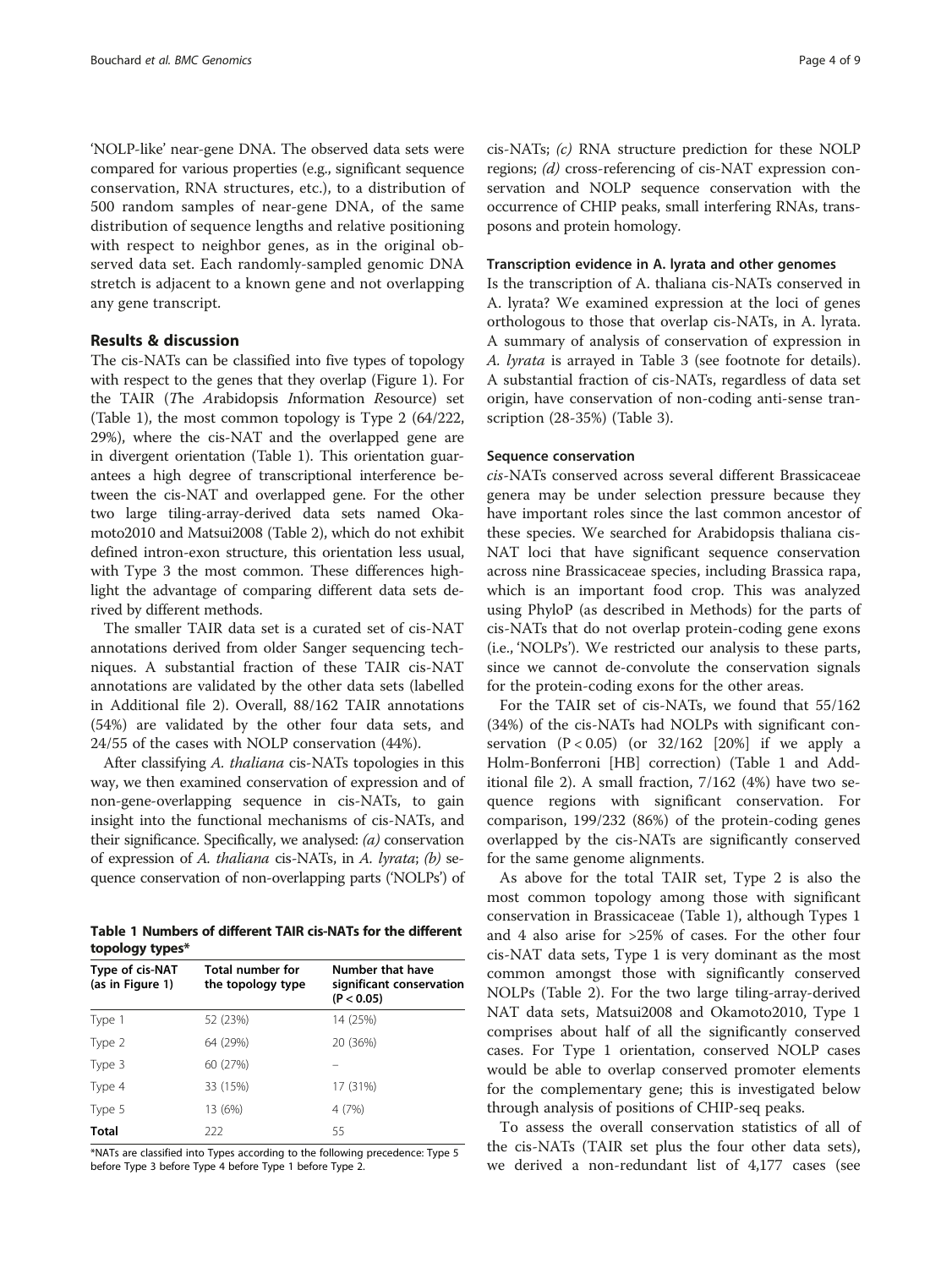<span id="page-4-0"></span>Table 2 Numbers of different cis-NATs for the different topology types for the four other data sets \*

| Type of cis-NAT<br>(as in Figure 1) | Matsui2008                            |                                                               | Okamoto2010                           |                                                               | <b>RNASeq</b>                                |                                                               | <b>RepTAS</b>                         |                                                               |
|-------------------------------------|---------------------------------------|---------------------------------------------------------------|---------------------------------------|---------------------------------------------------------------|----------------------------------------------|---------------------------------------------------------------|---------------------------------------|---------------------------------------------------------------|
|                                     | Total number for<br>the topology type | Number that<br>have significant<br>conservation<br>(P < 0.05) | Total number for<br>the topology type | Number that<br>have significant<br>conservation<br>(P < 0.05) | <b>Total number for</b><br>the topology type | Number that<br>have significant<br>conservation<br>(P < 0.05) | Total number for<br>the topology type | Number that<br>have significant<br>conservation<br>(P < 0.05) |
| Type 1                              | 1246 (18%)                            | 476 (47%)                                                     | 665 (13%)                             | 245 (56%)                                                     | 4 (29%)                                      | 0                                                             | 37 (54%)                              | 18 (95%)                                                      |
| Type 2                              | 605 (9%)                              | 121 (12%)                                                     | 433 (8%)                              | 71 (16%)                                                      | 4 (29%)                                      |                                                               | 9 (13%)                               | (5%)                                                          |
| Type 3                              | 3467 (51%)                            | $\overline{\phantom{0}}$                                      | 3561 (68%)                            | $\overline{\phantom{0}}$                                      | 6 (43%)                                      | $\qquad \qquad =$                                             | 23 (33%)                              | $\overline{\phantom{a}}$                                      |
| Type 4                              | 324 (5%)                              | 142 (14%)                                                     | 138 (3%)                              | 39 (9%)                                                       | $\mathbf{0}$                                 | 0                                                             | 0                                     |                                                               |
| Type 5                              | 1216 (18%)                            | 283 (28%)                                                     | 442 (8%)                              | 82 (19%)                                                      | 0                                            | 0                                                             | 0                                     |                                                               |
| Total                               | 6858                                  | 1022                                                          | 5239                                  | 437                                                           | 14                                           |                                                               | 69                                    | 19                                                            |

\*NATs are classified into Types according to the following precedence: Type 5 before Type 3 before Type 4 before Type 1 before Type 2.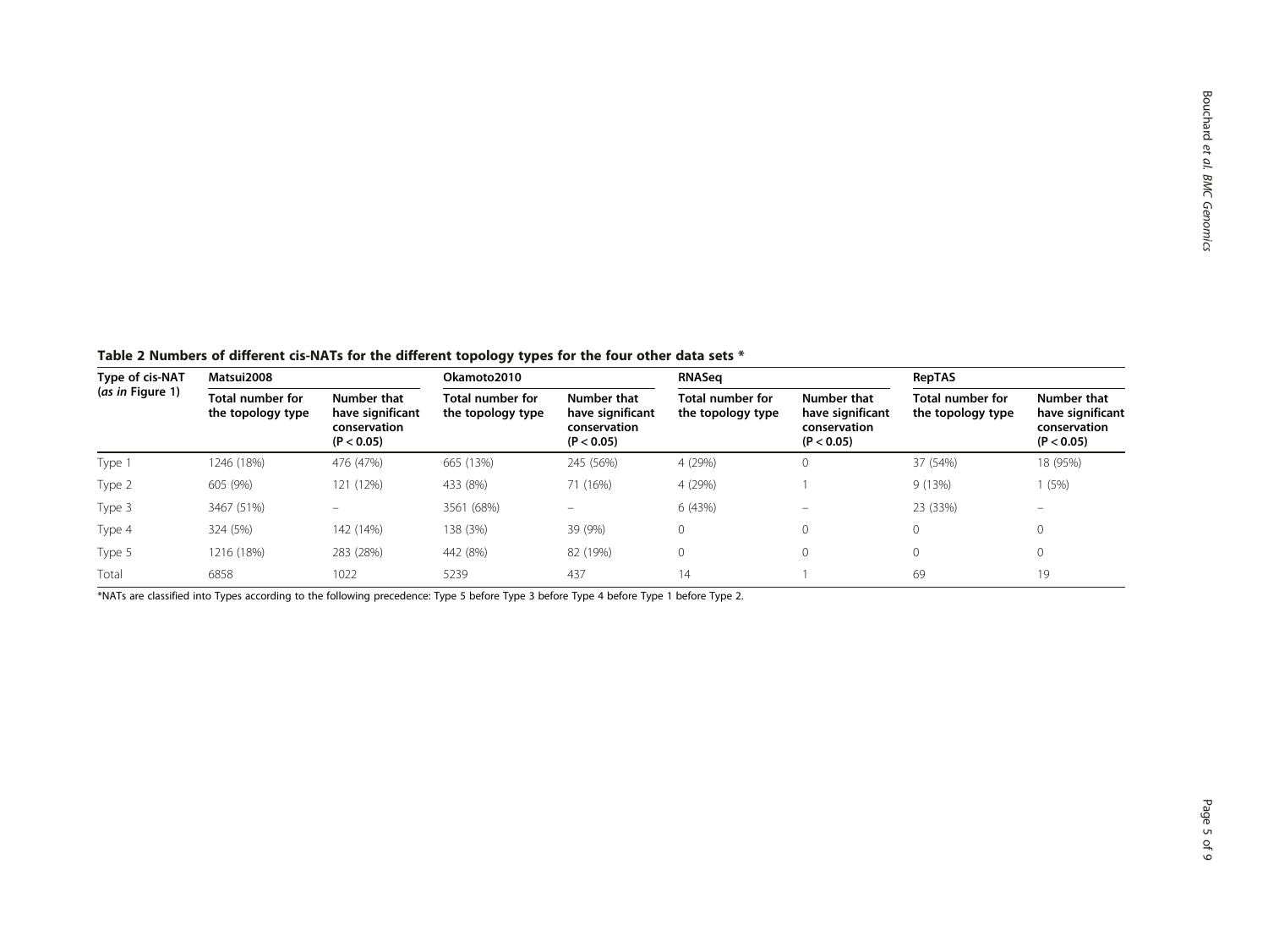| Data set                                   | Conserved sequence* | <b>Conserved anti-sense</b><br>transcription in A. lyrata** | Conserved sequence and<br>anti-sense transcription* |
|--------------------------------------------|---------------------|-------------------------------------------------------------|-----------------------------------------------------|
| TAIR set (total 162)                       | 12                  | 57 (35%)                                                    | $\overline{4}$                                      |
|                                            | 55 $(34%)$          |                                                             | 22                                                  |
| Matsui2008 set (total 3172)                | 889                 | 1014 (32%)                                                  | 453 ++                                              |
|                                            | 1023 (32%)          |                                                             | $350 +$                                             |
| Okamoto2010 set (total 1538)               | 314                 | 435 (28%)                                                   | $168 + 1$                                           |
|                                            | 437 (28%)           |                                                             | 131                                                 |
| Complete non-redundant NR set (total 4177) | 584                 | 1314 (31%)                                                  | 191                                                 |
|                                            | 1323 (32%)          |                                                             | 427                                                 |

<span id="page-5-0"></span>Table 3 Summary of conservation of expression, and of NOLP sequence conservation

\*The first value is for conserved sequence in A. lyrata and is calculated by pairwise BLASTN alignment (e-value <1e-10 [[28\]](#page-8-0)) adjacent to orthologous genes (determined using the bi-directional best hits method applied to the encoded protein sequences). The second value is for overall significant conservation across the nine species as determined by phyloP. Overall significant conservation is calculated as in Table [1.](#page-3-0)

\*\*Anti-sense transcripts in A. lyrata have no ORF >100 codons and no protein homology in their own sense direction.

† P = 0.03, significant association of transcription and conservation, using hypergeometric test.

†† P ≤ 1x10<sup>-25</sup>, very significant association of transcription and conservation, using hypergeometric test.

¶ The total number of conserved are significantly depleted compared to randomly sampled near-gene DNA (P = 0.002, normal statistics). To assess this, for each of the three actual data sets listed, 500 samples of near-gene DNA of the same distribution of sizes and position relative to neighbour genes as the actual set were submitted to PhyloP calculation (as described in the [Methods](#page-1-0)).

[Methods\)](#page-1-0). Overall, comparable numbers are significantly conserved as for the TAIR set (1323/4177 [29%] or 743/ 4177 [18%] after HB correction).

In general, there is significant NOLP sequence conservation for 28-34% of cis-NATs (analysis summarized in Table 3). For the smaller TAIR set but not the two larger data sets, the NOLPs are significantly less conserved than randomly sampled near-gene DNA  $(P = 0.003$  by normal statistics, see footnote, Table 3). There is a very significant correlation between sequence conservation of cis-NAT NOLPs in A. lyrata and conservation of transcription within A. lyrata, for the two largest data sets (Okamoto2010 and Matsui2008), but not the TAIR or NR sets (Table 3). This is probably because our method of constructing the NR list of cis-NATs is biased towards

Table 4 Numbers of different cis-NATs with RNA structures\*

|                           | P > 0.5                 | $P > 0.5$ ** $P > 0.8$ |                           | P > 0.9   |
|---------------------------|-------------------------|------------------------|---------------------------|-----------|
| TAIR data set 12/55 (22%) |                         |                        | 6/55 (11%) 7/55 (13%)     | 5/55 (9%) |
|                           | $2/55$ (4%) $\P$ ,      | 2/55 (4%)              | 1/55 (2%)                 | 1/55(2%)  |
| Matsui2008                | $71/1365(5%)$ ¶ –       |                        | 46/1365 (3%) 32/1365 (2%) |           |
|                           | Okamoto2010 22/485 (5%) |                        | 13/485 (3%) 10/485 (2%)   |           |

\* The fractions are of the totals that have significant sequence conservation. For the TAIR data, the first row is for RNAz calculations across the whole NOLP sequence. For non-TAIR data and for the second row for the TAIR data, these are cases that overlap CNSs (conserved non-coding sequences) identified in Haudry, et al. [[21\]](#page-8-0).

\*\* Removing non-significantly conserved cases after

Holm-Bonferroni correction.

¶ The total numbers of conserved are significantly enriched compared to randomly sampled near-gene DNA (P =  $0.046$  for the TAIR set, P < 0.00001 for the other two sets, normal statistics). To assess this, for each of the three actual data sets listed, 500 samples of near-gene DNA of the same distribution of sizes and position relative to neighbour genes as the actual set were generated (as described in the [Methods](#page-1-0)).

picking longer cases, and the TAIR set is too small in number to get a significant result. With one marginal exception (the Matsui2008 data set), there is no significant correlation between A. lyrata expression conservation and sequence conservation across the Brassicaceae (Table 3). This is evidence that in general this sequence conservation is not for maintenance of the cis-NATs NOLPs per se, but for other elements that are overlapped by them.

### RNA structure predictions for the significantly conserved cis-NATs

One strong indicator of the functional conservation of RNA molecules is the occurrence of conserved RNA secondary structure across diverse genome species. We

#### Table 5 CHIP-seq peaks in cis-NATs \*

|               | # overlapping<br>CHIP seg peaks | # of overlapping<br>CHIP seg peaks<br>in cases with<br>significant<br>sequence<br>conservation | # of overlapping<br>CHIP seg peaks<br>in cases with<br>conservation of<br>expression in<br>A. Iyrata |
|---------------|---------------------------------|------------------------------------------------------------------------------------------------|------------------------------------------------------------------------------------------------------|
| TAIR data set | $209$ ¶                         | 81                                                                                             | 87                                                                                                   |
| Matsui2008    | $2916$ 1                        | 999 ++                                                                                         | $1014 +$                                                                                             |
| Okamoto2010   | $1060$ ¶                        | 377 +++                                                                                        | 313                                                                                                  |

\* Counts are for individual non-identical CHIP-seq peaks. Significance of enrichment of CHIP-seq peaks using hypergeometric probability: †, P = 0.02 (non-significant if a HB correction is applied, see Table 3), †† P = 0.001, ††† P < 0.0001.

¶ These total numbers of CHIP-seq peaks are highly significantly enriched compared to randomly sampled near-gene DNA (P < 0.00001, normal statistics). To assess this, for each of the three actual data sets listed, 500 samples of near-gene DNA of the same distribution of sizes and position relative to neighbour genes as the actual set were generated (as described in the [Methods](#page-1-0)).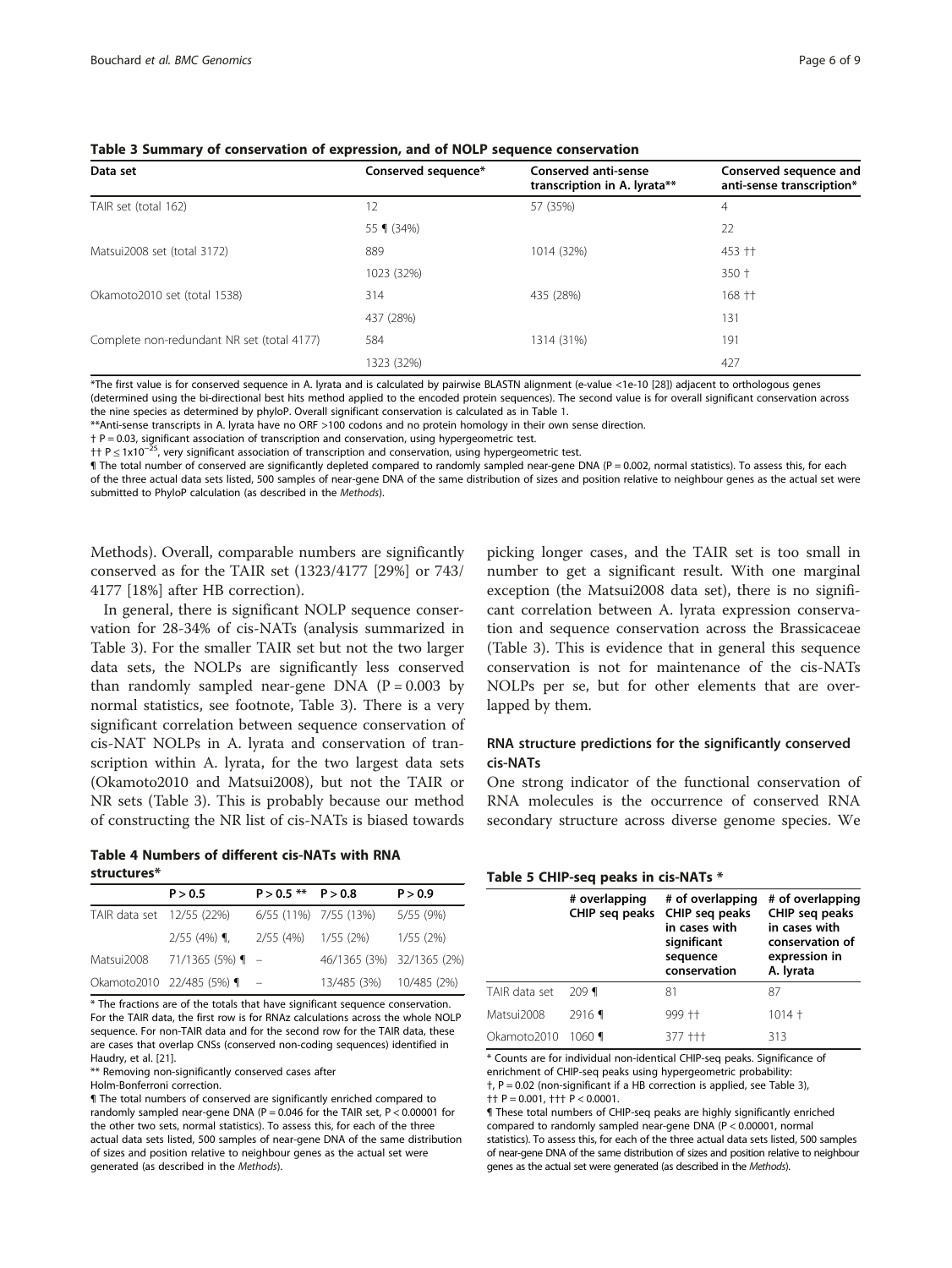| Data set    | Total number of<br>unique siRNA<br>mappings (NOLP) | Total number of<br>unique siRNA<br>mappings (OLP) | Number of unique<br>trans-acting siRNA<br>mappings** (NOLP) | # of unique siRNAs in<br><b>NOLPs (significant</b><br>sequence conservation) | # of unique siRNAs in<br><b>NOLPs (conservation of</b><br>expression in A.lyrata) |
|-------------|----------------------------------------------------|---------------------------------------------------|-------------------------------------------------------------|------------------------------------------------------------------------------|-----------------------------------------------------------------------------------|
| <b>TAIR</b> | $579$ 1                                            | 701                                               |                                                             | $101 +$                                                                      | 32 t                                                                              |
| Matsui2008  | 51283 $\P$                                         | 78879                                             | 4609                                                        | 12565 †                                                                      | 13750 †                                                                           |
| Okamoto2010 | 23965 ¶                                            | 64804                                             | 2112                                                        | $3949 +$                                                                     | $4490 +$                                                                          |

#### <span id="page-6-0"></span>Table 6 Occurrence in NOLPs of siRNAs\*

\*These counts are for non-redundant lists across all siRNA data sets. OLP stands for 'OverLapping Part'.

\*\*Calculated as described in [Methods](#page-1-0).

\*Significant depletions using hypergeometric probability: † P < 0.0001.

¶ These total numbers of unique siRNA mappings are highly significantly depleted compared to what arises in randomly sampled inter-gene DNA (P < 0.00001 using normal statistics). To assess this, for each of the three actual data sets listed, 500 samples of near-gene DNA of the same distribution of sizes and position relative to neighbour genes as the actual set were generated (as described in the [Methods](#page-1-0)). TAIR: 0.0001 . Okamoto: 0.0003 Matsui <0.00001.

applied the RNAz program [[26\]](#page-8-0) to search cis-NATs for RNA secondary structure that would indicate such functional significance. For the TAIR data set, rather a lot (12/55, 22%) have significant RNA secondary structures (RNAz  $P > 0.5$ ), with 5/55 predicted with high probability  $(P > 0.9)$  (Table [4](#page-5-0)). These RNA structures may be linked to transcriptional interference, but could also have distinct functional roles. Interestingly, half of these TAIR cis-NATs with significant RNA secondary structures (RNAz  $P > 0.5$ ) in their NOLPs are cases whose sequence conservation becomes non-significant upon correcting for multiple hypothesis testing with the HB method. Also, three of the NOLPs with significant RNA structures overlap pseudogenes that are adjacent to the anti-sense protein-coding genes, indicating that the RNA structures may have been formed from these pseudogenes.

In addition, for all three data sets (Table [4](#page-5-0)), we checked for RNA predictions that co-occur with previously defined conserved non-coding sequences (CNSs) [[21\]](#page-8-0). In these cases, we find predicted RNA structures occurring in ~4-5% of all cis-NATs with such CNSs, significantly more than would be expected randomly (Table [4](#page-5-0) footnote).

### Cross-referencing cis-NAT genomic loci with other genomic features

We cross-referenced the positions of NATs with the positions of various other entities in the genome: (i) CHIPseq peaks; (ii) siRNA mappings; (iii) protein homology; (iv) transposons. This was to answer the question: is the NOLP sequence and expression conservation significantly correlated with the presence/absence of any of these other genomic features? Does this give us any insights into the functional mechanisms of cis-NATs?

cis-NAT expression conservation in A. lyrata is only linked to enrichment of CHIP-seq peaks in the largest data set, Matsui 2008 (Table [5\)](#page-5-0). However, cis-NAT sequence conservation in NOLPs is highly significantly linked to enrichment of transcription factor binding CHIP-seq peaks (from the PRI-CAT database [\[27\]](#page-8-0)), indicative of the presence of transcription factor binding sites (Table [5](#page-5-0)). Furthermore, there is a very significant enrichment of such peaks in all three data sets, compared to randomly sampled near-gene DNA (Table [5](#page-5-0) footnote).

siRNA mappings (described in [Methods](#page-1-0)) were crossreferenced with the cis-NAT NOLPs and OLPs (i.e., gene 'OverLapping Regions') (Table 6). For the large Matsui2008 and Okamoto2010 data sets, the number of unique siRNA mappings to the cis-NATs that are trans-acting, is a small fraction of the total. Thus, most siRNA production can be assumed to be cis-acting. The substantial majority arises from OLPs (Table 6). Also, for cis-NAT NOLPs generally, or just for those with sequence conservation across Brassicaceae, there is a significant associated depletion of siRNA mappings (Table 6). This indicates that such sequence conservation is not due to siRNA production. Also, for the TAIR set, siRNAs in NOLPs are significantly depleted for cases that have conserved expression in A. lyrata, furthermore indicating that these NOLPs are not conserved to make siRNAs (Table 6).

Table 7 Occurrence of transposons and protein homology in cis-NATs

| Data set    | Amount of NOLP genomic DNA containing transposons for<br>significantly conserved NOLPs versus total NOLPs* | Amount of NOLP genomic DNA containing protein homology<br>for significantly conserved NOLPs versus total NOLPs** |
|-------------|------------------------------------------------------------------------------------------------------------|------------------------------------------------------------------------------------------------------------------|
| <b>TAIR</b> | $0(0\%)(4479, 5\%)$                                                                                        | 7 (0%) (2701, 3%)                                                                                                |
| Matsui2008  | 63323 (12%) (432754, 26%)                                                                                  | 13855 (3%) (42349, 3%)                                                                                           |
|             | Okamoto2010 18433 (10%) (154126, 26%)                                                                      | 1406 (1%) (4256, 1%)                                                                                             |

\*Transposon details taken from TAIR10 annotations.

\*\*Protein homology to Arabidopsis annotated proteins (BLASTP [\[21\]](#page-8-0) e-value ≤0.0001).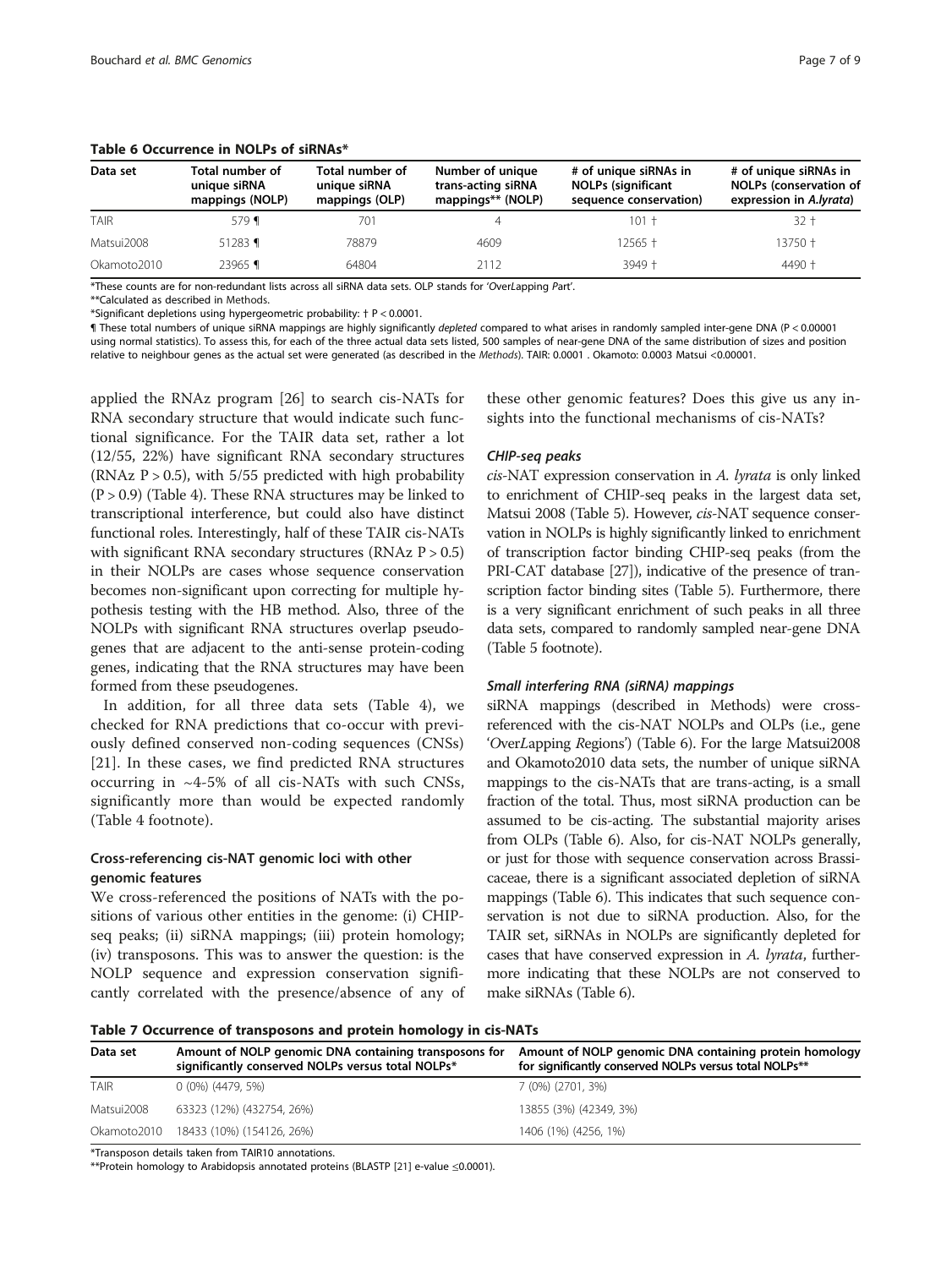<span id="page-7-0"></span>A very small fraction of NOLP sequence contains any protein sequence homology (0-3%), whether there is significant sequence conservation or not (Table [7](#page-6-0)). This indicates that the results are not affected by the presence of undetected protein-coding exons.

The amount of NOLP sequence containing transposons is hugely depleted in cases with significant sequence conservation (Table [7](#page-6-0)), reducing from 26% to 10-12% of the total genomic DNA in the NOLPs, for the Okamoto2010 and Matsui2008 data sets. Such a substantial reduction in transposon occurrence is what would be expected for regions under selection not to accept sequence insertions. There is also a depletion of transposons for the TAIR set, but not as much (5% to 0%). This may be due to how the TAIR cis-NATs are defined or curated, with some transposon-derived cases being designated transposon-related genes.

#### Conclusions

Taken in aggregate, our results suggest that cis-NAT NOLPs may function in regulation of promoter/regulatory elements in the Arabidopsis clade. Such NOLPs are significantly enriched for transcription factor binding sites as determined by CHIP data, compared to randomly sampled 'NOLP-like' DNA; also significantly conserved NOLP cases have more transcription factor binding sites than unconserved cases. The substantial conservation of cis-NAT expression in A. lyrata, is correlated with significant sequence conservation in the cis-NAT 'NOLPs' for comparison to this species; however, generally there is no correlation with significant sequence conservation across Brassicaceae. This cross-Brassicaceae sequence conservation is linked to enrichment of CHIP-seq peaks, and depletion of siRNAs in the NOLPs. Most siRNA production can be assumed to be cis-acting, and the substantial majority arises from OLPs ('OverLapping Parts'), rather than NOLPs. However, significant enrichment of RNA structures in the NOLPs indicates that there may be conservation of transcribed functional elements in the cis-NATs NOLPs per se.

Thus, promoter/regulatory elements conserved across Brassicaceae may be modulated in a specific clade (here Arabidopsis), by a form of transcriptional interference from a 'over-hanging' cis-NAT NOLP that has been formed relatively recently in evolution, in the last common ancestor for the clade (in this case the Arabidopsis genus).

Generally we observe many points of agreement between the different data sets analyzed, across the diverse calculations performed. Indeed, although cis-NAT data from TAIR and from tiling-array data have differing prevalent topologies with respect to overlapping protein-coding genes, encouragingly, most (~54%) curated TAIR cis-NAT annotations are validated by the other available data sets.

There are some limitations to this bioinformatics analysis. Larger data sets of small interfering RNAs from a greater variety of A. thaliana plant tissues would give us a clearer picture of their derivation from cis-NATs. Interpretation of these results is limited by our lack of appropriate expression data for other species, which would give use more insight into the processes of NAT evolution, and into the degree of clade specificity of the phenomena observed. Also, improved quality of the genome assemblies of the other Brassicaceae would also, of course, be beneficial.

#### Additional files

[Additional file 1: Figure S1.](http://www.biomedcentral.com/content/supplementary/s12864-015-1587-0-s1.pdf) Evolutionary tree for the species used for conservation analysis. This is a schematicized version of the evolutionary tree (derived in Haudry, et al. [[21](#page-8-0)]) that was used for conservation analysis calculations. The species are picked to sample two main lineages of Brassicaceae (plus A. arabicum as a more distant relative of A. thaliana) that are expected to maximize detection of purifying selection (represented by yellow/green and orange coloration) C. papaya is the outgroup used to root the Brassicaceae tree.

[Additional file 2:](http://www.biomedcentral.com/content/supplementary/s12864-015-1587-0-s2.xlsx) List of TAIR cis-NATs with significant NOLP sequence conservation.

#### Competing interests

The authors declare that they have no competing interests.

#### Authors' contributions

JB performed analysis of sequence conservation, and other various data analyses of cis-NATs. JB also provided text for the initial drafts of the article. CO performed data analysis of RNA structures. PMH conceived of the analysis and performed various data analyses of cis-NATs, and wrote the final drafts of the article. All authors read and approved the final manuscript.

#### Acknowledgments

We acknowledge Adrian Platts and Mathieu Blanchette (McGill) for the aid with genome alignments and data downloading. This work was funded by Genome Quebec.

#### Received: 4 December 2014 Accepted: 27 April 2015 Published online: 09 June 2015

#### References

- Prescott EM, Proudfoot NJ. Transcriptional collision between convergent genes in budding yeast. Proc Natl Acad Sci U S A. 2002;99(13):8796–801.
- 2. Munroe SH, Lazar MA. Inhibition of c-erbA mRNA splicing by a naturally occurring antisense RNA. J Biol Chem. 1991;266(33):22083–6.
- 3. Tufarelli C, Stanley JA, Garrick D, Sharpe JA, Ayyub H, Wood WG, et al. Transcription of antisense RNA leading to gene silencing and methylation as a novel cause of human genetic disease. Nat Genet. 2003;34(2):157–65.
- 4. Gleave ME, Monia BP. Antisense therapy for cancer. Nat Rev Cancer. 2005;5(6):468–79.
- 5. Muro EM, Andrade-Navarro MA. Pseudogenes as an alternative source of natural antisense transcripts. BMC Evol Biol. 2010;10:338.
- 6. Modarresi F, Faghihi MA, Lopez-Toledano MA, Fatemi RP, Magistri M, Brothers SP, et al. Inhibition of natural antisense transcripts in vivo results in gene-specific transcriptional upregulation. Nat Biotechnol. 2012;30(5):453–9.
- 7. Nanjo T, Kobayashi M, Yoshiba Y, Sanada Y, Wada K, Tsukaya H, et al. Biological functions of proline in morphogenesis and osmotolerance revealed in antisense transgenic Arabidopsis thaliana. Plant J. 1999;18(2):185–93.
- 8. Marillia EF, Micallef BJ, Micallef M, Weninger A, Pedersen KK, Zou J, et al. Biochemical and physiological studies of Arabidopsis thaliana transgenic